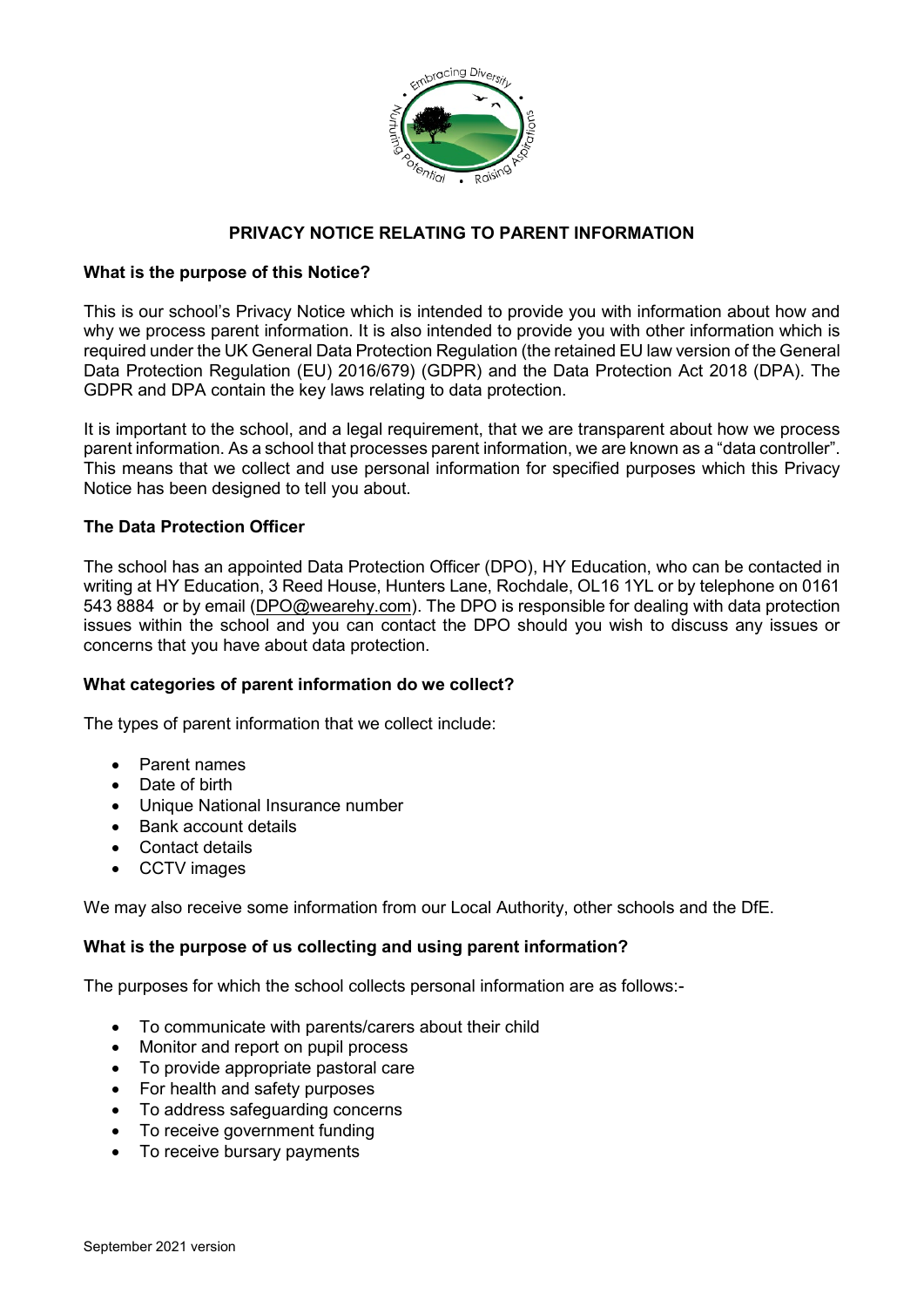# **Why is it lawful to collect this parent information?**

As a school, we are subject to a wide range of laws which we must comply with, including maintaining contact with individuals with parental responsibility for our pupils. To comply with these laws, we only process personal information as far as is necessary to meet those obligations. We also process some of the information described in this privacy notice to carry out public tasks vested in us to effectively manage the school.

Some types of personal information are regarded as more sensitive under the GDPR and referred to as being a 'special category' of personal information. We are unlikely to process this type of information in relation to parents.

# **Who will we share parent information with?**

Those who we may share parent information with include the following:-

- Our local authority
- The Department for Education (DfE)
- Other education providers
- Multi-agency partners
- Professional advisors
- Service providers who provide IT and communication tools

## **The Department for Education**

The Department for Education (DfE) collects personal data from educational settings and local authorities via various statutory collections. We are required to share information with the Department for Education (DfE) either directly or via our local authority for the purpose of those data collections, under:

Section 3 of The Education (Information About Individual Pupils) (England) Regulations 2013.

All data is transferred securely and held by DfE under a combination of software and hardware controls, which meet the current government security policy framework.

For more information, please see 'How Government uses your data' section.

### **Local Authorities**

We may be required to share information about parents with the local authority to ensure that they can conduct their statutory duties under the Schools Admission Code, including conducting Fair Access Panels.

### **How long will we hold parent information for?**

We will hold parent information for a period of time specified by law and as detailed within our retention policy. For more information, please contact the DPO.

### **Requesting access to your personal data**

Under data protection legislation, parents and pupils have the right to request access to information about them that we hold. To make a request for your personal information please contact the School Business Manager.